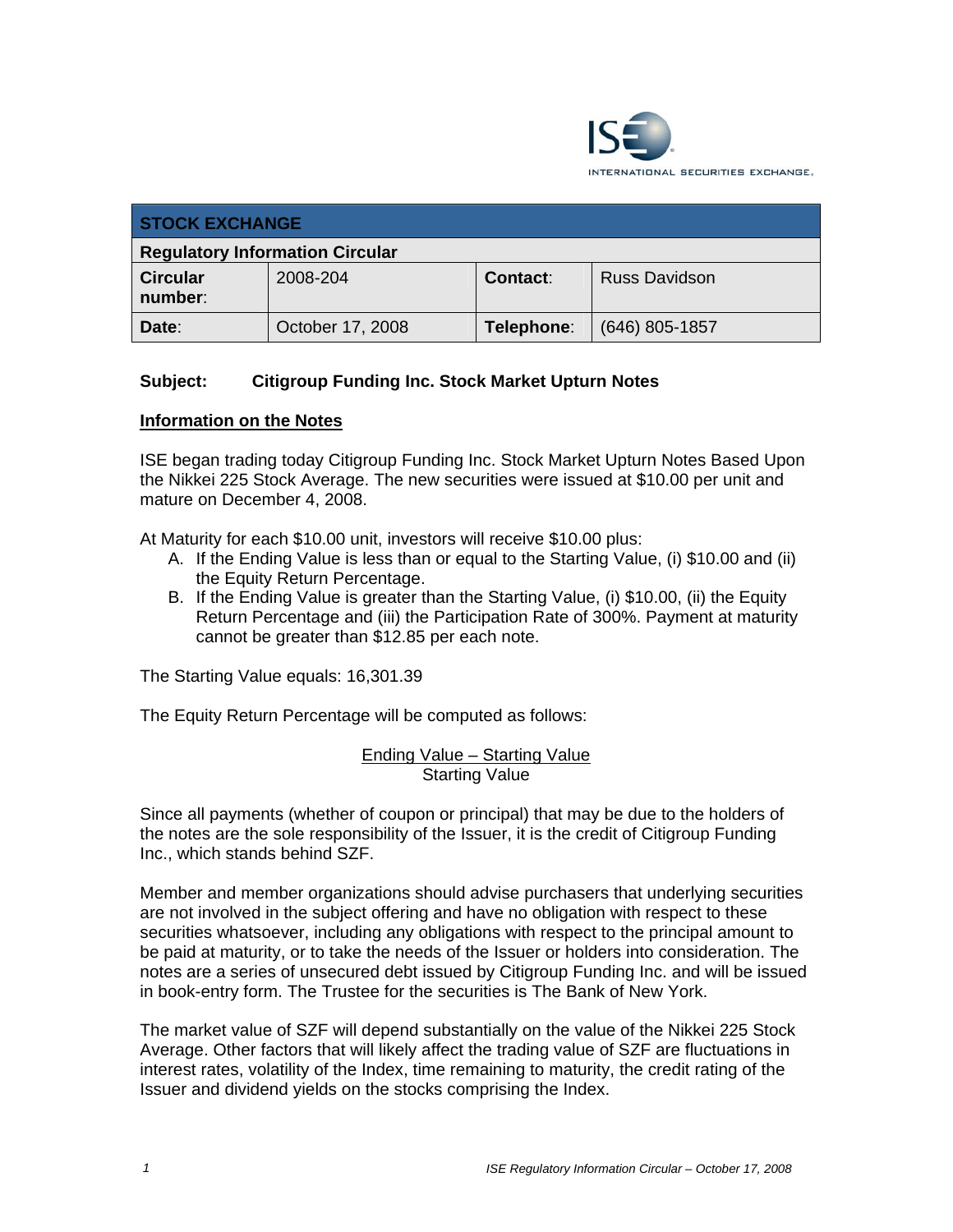Contact your Tax Advisor for information concerning taxation.

Trading in the shares on ISE is on a UTP basis and is subject to ISE equity trading rules. The shares will trade from 9:00 a.m. until 4:00 p.m. Eastern Time. Equity Electronic Access Members ("Equity EAMs") trading the shares during the Pre-Market Session are exposed to the risk of the lack of the calculation or dissemination of underlying index value or intraday indicative value ("IIV"). For certain derivative securities products, an updated underlying index value or IIV may not be calculated or publicly disseminated in the Pre-Market hours. Since the underlying index value and IIV are not calculated or widely disseminated during Pre-Market hours, an investor who is unable to calculate implied values for certain derivative securities products during Pre-Market hours may be at a disadvantage to market professionals.

Equity EAMs also should review NASD Notice to Members 03-71 for guidance on trading these products. The Notice reminds members of their obligations to: (1) conduct adequate due diligence to understand the features of the product; (2) perform a reasonable-basis suitability analysis; (3) perform customer-specific suitability analysis in connection with any recommended transactions; (4) provide a balanced disclosure of both the risks and rewards associated with the particular product, especially when selling to retail investors; (5) implement appropriate internal controls; and (6) train registered persons regarding the features, risk and suitability of these products.

**This Regulatory Information Circular is not a statutory Prospectus. Equity EAMs should consult the Trust's Registration Statement, SAI, Prospectus and the Fund's website for relevant information.**